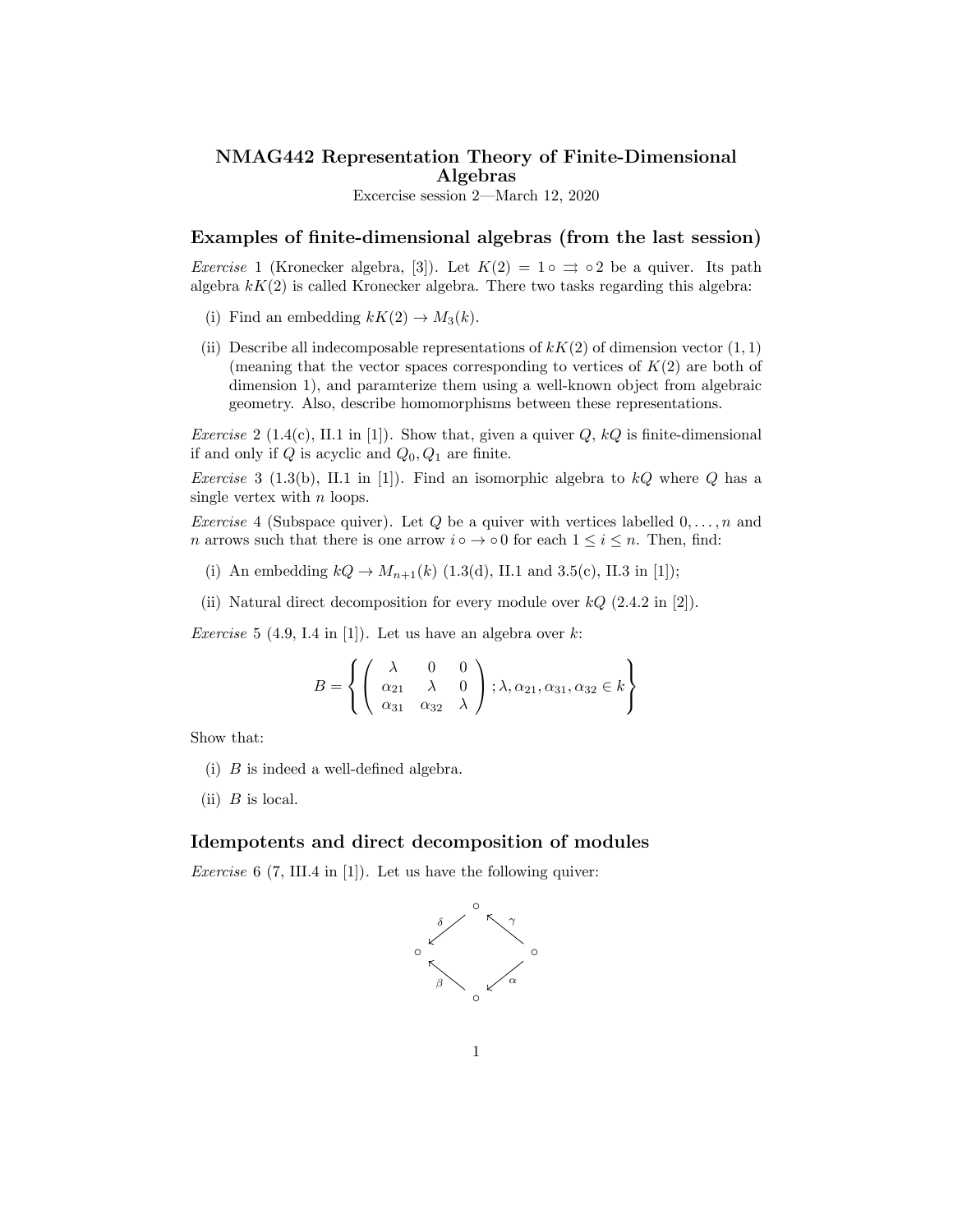bound by  $\alpha\beta = 0$ . Show irreducibility of the following representation:



(Hint: Compute the endomorphism ring.)

*Exercise* 7 (Subspace quiver continued)*.* Express the result of (ii) in Exercise 4 with idempotents. In other words, explicitely describe (not necessarily primitive) idempotents in endomorphism rings of finite-dimensional representations of the subspace quiver. Furthermore, compute endomorphism rings of some non-trivial indecomposable representations of the subspace quiver. For instance:



for suitable values of  $\lambda \in k$  (find those as well).

*Exercise* 8 (Kronecker quiver continued; 15, III.4 in [1])*.* Show that the endomorphism ring of the following representation of the Kronecker quiver (see Exercise 1):

$$
k[t] \xrightarrow[t]{1} k[t]
$$

is not local; even though, the representation is indecomposable.

*Exercise* 9 (Kronecker quiver continued). For any  $n \in \mathbb{N}$  find  $\varphi, \psi$  maps such that

$$
k^n \xrightarrow[\psi]{\varphi} k^{n+1}
$$

is indecomposable. Compute the endomorphism ring of such a representation.

*Exercise* 10 (14, II.4 in [1]). Find a quiver *Q* and an admissible ideal  $I \subseteq kQ$  such that  $kQ/I \cong B$ , where *B* is as in Exercise 5. (Hint: *Q* is a quiver with a single vertex and two loops.)

*Exercise* 11 (5, II.4 in [1])*.* Let *Q* be a finite and acyclic quiver. Prove that *kQ* is a connected *k*−algebra if and only if  $kQ/R_Q^2$  is a connected *k*−algebra ( $R_Q$  is the ideal of *kQ* generated by all arrows of *Q*).

## References

[1] Assem, I., Skowronski, A., and Simson, D. *Elements of the Representation Theory of Associative Algebras: Volume 1: Techniques of Representation Theory*, vol. 65. Cambridge University Press, 2006.